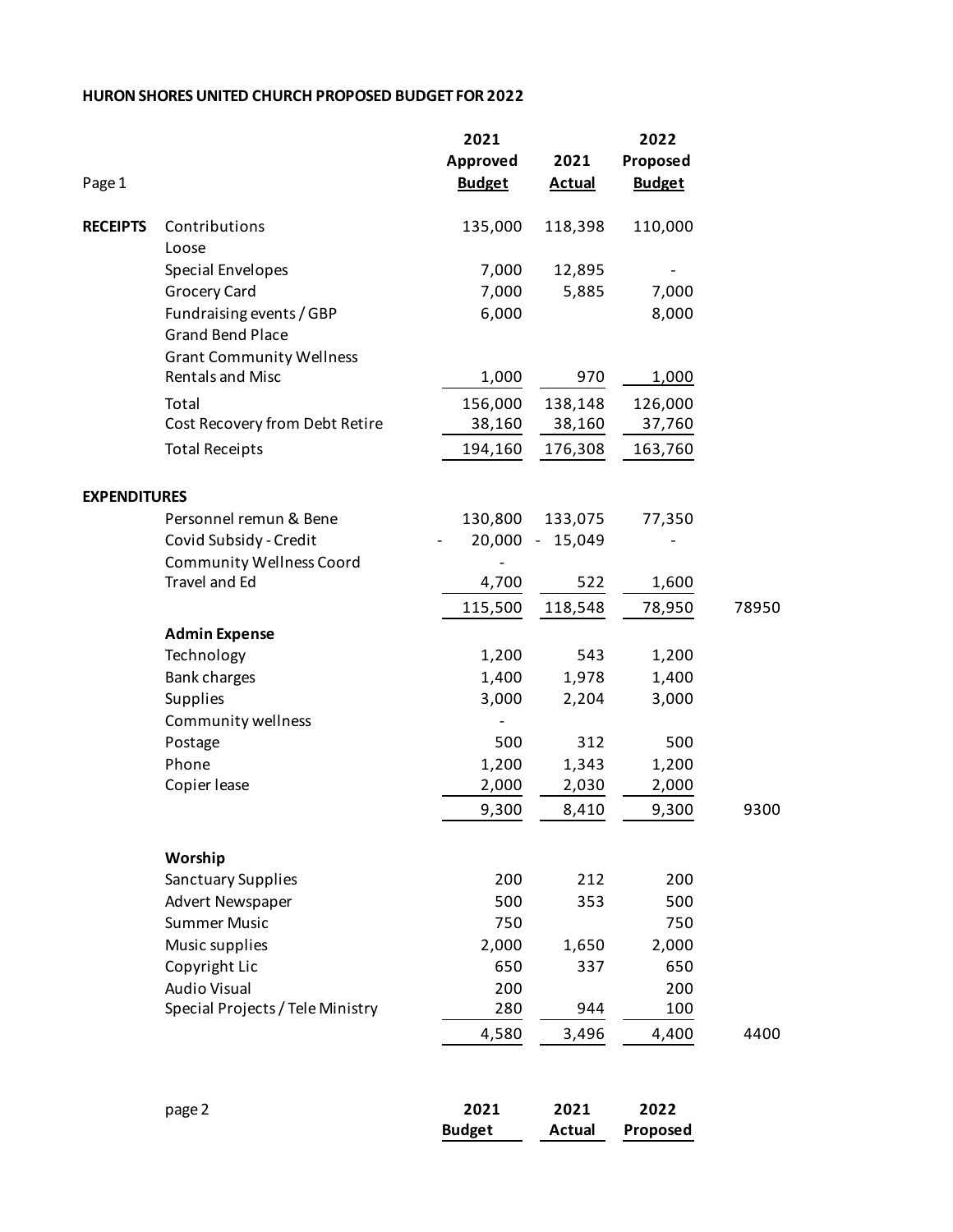| <b>Christian Ed</b>                 |         |                          |         |         |        |
|-------------------------------------|---------|--------------------------|---------|---------|--------|
| Confirmands/Baps                    |         | 50                       |         | 50      |        |
| Curriculum                          |         | 500                      |         | 500     |        |
| <b>Adult Opportunities</b>          |         | 100                      |         | 100     |        |
| Other                               |         | 100                      | 29      | 100     |        |
| Supplies                            |         | 200                      | 44      | 200     |        |
| Camp/Picnic                         |         | $\overline{\phantom{0}}$ |         | 900     |        |
| Video Lic                           |         | 250                      |         | 250     |        |
|                                     |         | 1,200                    | 73      | 2,100   | 2100   |
| <b>Fellowship and Outreach</b>      |         | 600                      | 456     |         |        |
| <b>Right relations</b>              |         | 100                      | 50      | 100     |        |
| Prayer Shawls                       |         |                          |         | 150     |        |
| Cards of Care postage               |         |                          |         | 100     |        |
| Congregational Care                 |         |                          |         | 150     |        |
| Community Outreach                  |         |                          |         | 100     |        |
|                                     |         |                          |         | 600     | 600    |
|                                     |         |                          |         |         |        |
| Bldg-utilities/Ins/R&M              |         |                          |         |         |        |
| Hydro/Water                         |         | 5,000                    | 6,162   | 8,000   |        |
| Gas                                 |         | 1,500                    | 1,455   | 2,300   |        |
| Service contracts                   |         | 1,500                    | 1,506   | 2,500   |        |
| Support contracts                   |         | 2,000                    | 2,584   | 3,000   |        |
| Kitchen WG /Jan Sups                |         |                          | 367     | 200     |        |
| Décor WG                            |         | 300                      | 207     | 200     |        |
| Insurance / Prop Tax                |         | 6,000                    | 6,290   | 6,400   |        |
| Outside WG                          |         | 400                      |         | 200     |        |
|                                     |         | 16,700                   | 18,571  | 22,800  | 22800  |
| Affirming                           |         | 300                      | 454     | 300     | 300    |
| Accessibility                       |         | $\underline{0}$          | 140     |         |        |
| Reg Rep costs                       |         | 100                      |         | 100     | 100    |
| Regional Assessment                 | & Costs | 7500                     | 7,511   | 6,700   | 6700   |
| <b>Total Operating Expenditures</b> |         | 155,880                  | 157,709 | 125,250 | 125250 |
| <b>Debt Expenditures</b>            |         |                          |         |         |        |
| Debenture Princ & Int               |         | 18,000                   | 18,000  | 17,600  |        |
| Mortgage                            |         | 20,160                   | 20,160  | 20,160  |        |
|                                     |         | 38,160                   | 38,160  | 37,760  |        |
| Total expenditures                  |         | 194,040                  | 195,869 | 163,010 |        |
| Net Operating Receipts              |         | 120                      | 19,561  | 750     |        |